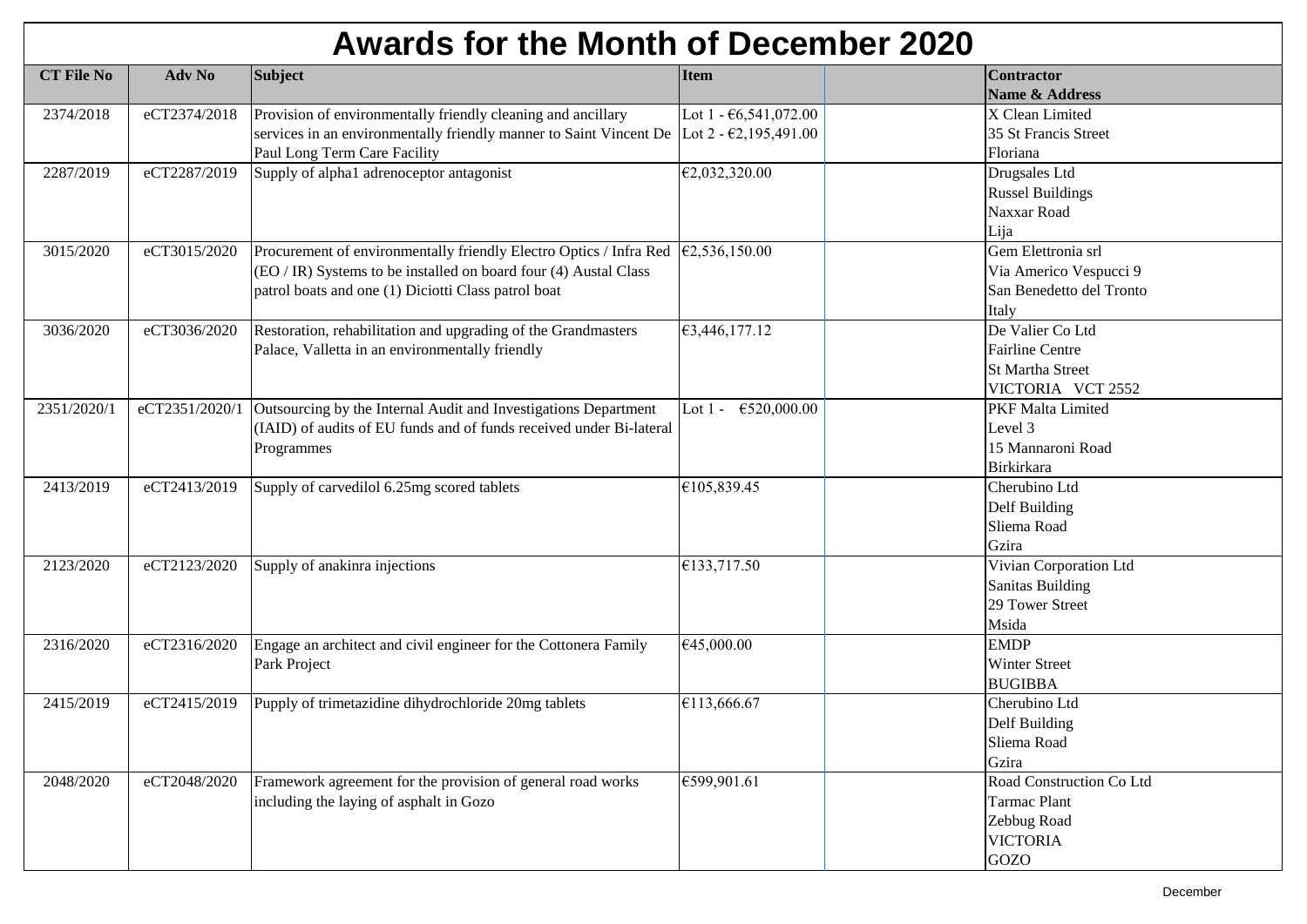| <b>CT File No</b> | Adv No         | <b>Subject</b>                                                                  | <b>Item</b>                     | <b>Contractor</b>                         |
|-------------------|----------------|---------------------------------------------------------------------------------|---------------------------------|-------------------------------------------|
|                   |                |                                                                                 |                                 | Name & Address                            |
| 2177/2020         | eCT2177/2020   | Engage an architect and civil engineer for the White Building                   | €64,000.00                      | Design & Technical Resources Ltd          |
|                   |                | Project                                                                         |                                 | 25 Carmel Street                          |
|                   |                |                                                                                 |                                 | <b>Birkirkara</b>                         |
| 2375/2019         | eCT2375/2019   | Operation and maintenance of the Triton fountain                                | €279,901.54                     | <b>BMD Solutions Ltd</b>                  |
|                   |                |                                                                                 |                                 | <b>Cresta Apartments</b>                  |
|                   |                |                                                                                 |                                 | 30/9 Triq l-Imradd                        |
|                   |                |                                                                                 |                                 | TA XBIEX XBX 1150                         |
| 2375/2019         | eCT2375/2019   | Supply, installation, testing and commissioning of equipment and                | Lot $1 - \epsilon 1,098,240.78$ | Alberta Fire & Security Equipment Limited |
|                   |                | software partially using environmentally efficeint equipment:                   | Lot 2 - $\epsilon$ 192,447.50   | San Gwakkin Road                          |
|                   |                | Mobile lab technologies                                                         | €683,790.00<br>Lot $3 -$        | <b>MRIEHEL</b>                            |
| 2140/2018/1       | eCT2140/2018/1 | Supply of sprays disinfectants and accessories for compounding                  | Lot $1 -$<br>€9,006.00          | Krypton Chemists Ltd                      |
|                   |                | area                                                                            | Lot $2 -$<br>€37,670.40         | <b>Krypton House</b>                      |
|                   |                |                                                                                 | Lot $4 -$<br>€1,329.60          | <b>Ibragg Road</b>                        |
|                   |                |                                                                                 | Lot $5 -$<br>€44,165.00         | Swieqi                                    |
|                   |                |                                                                                 | Lot 15 - €18,826.80             |                                           |
| 2140/2018/2       |                | $eCT2140/2018/2$ Supply of sprays disinfectants and accessories for compounding | Lot $3 -$<br>£2,918.20          | <b>E J Busuttil Limited</b>               |
|                   |                | area                                                                            | Lot 14 - €13,860.44             | <b>Niche Apartments</b>                   |
|                   |                |                                                                                 |                                 | Triq ix-Xorrox                            |
|                   |                |                                                                                 |                                 | BIRKIRKARA BKR 1633                       |
| 2140/2018/3       | eCT2140/2018/3 | Supply of sprays disinfectants and accessories for compounding                  | Lot 13 - $\epsilon$ 10,153.20   | Evolve Ltd                                |
|                   |                | area                                                                            |                                 | <b>Canter Business Centre</b>             |
|                   |                |                                                                                 |                                 | Triq Patri Felicjan Bilocca               |
|                   |                |                                                                                 |                                 | Marsa                                     |
| 2140/2018/4       | eCT2140/2018/4 | Supply of sprays disinfectants and accessories for compounding                  | Lot $8 -$<br>€33,000.00         | <b>Associated Equipment Ltd</b>           |
|                   |                | area                                                                            |                                 | 11 Lourdes Square                         |
|                   |                |                                                                                 |                                 | <b>Rihan Avenue</b>                       |
|                   |                |                                                                                 |                                 | SAN GWANN SGN 2010                        |
| 2340/2018         | eCT2340/2018   | Supply of human biosynthetic insulin preparations for injection in              | €283,416.00<br>Lot $1 -$        | V J Salomone Pharma Ltd                   |
|                   |                | cartridges                                                                      | Lot 2 - $\epsilon$ 199,548.00   | <b>Upper Cross Road</b>                   |
|                   |                |                                                                                 | Lot $3 - 6456,936.00$           | Marsa                                     |
| 2006/2020         | eCT2006/2020   | Provision of security services at Luqa Dump Regeneration Project                | €462,485.36                     | <b>Executive Security Services</b>        |
|                   |                |                                                                                 |                                 | Jolie Fleur                               |
|                   |                |                                                                                 |                                 | Alley 1                                   |
|                   |                |                                                                                 |                                 | <b>St Barabara Street</b>                 |
|                   |                |                                                                                 |                                 | Rabat                                     |
| 2093/2019/1       | eCT2093/2019/1 | Design, supply, deliver, installation, commissioning, certification             | Lot $1 - \epsilon 1,592,026.13$ | Solar Solutions Ltd                       |
|                   |                | and maintenance of Grid Connected Photovoltaic Systems including                |                                 | 2 Triq Tal-Balal                          |
|                   |                | their supporting structure and construction of the Substation and               |                                 | Gharghur                                  |
|                   |                | Switchgear Room at Qrendi Reservoir                                             |                                 |                                           |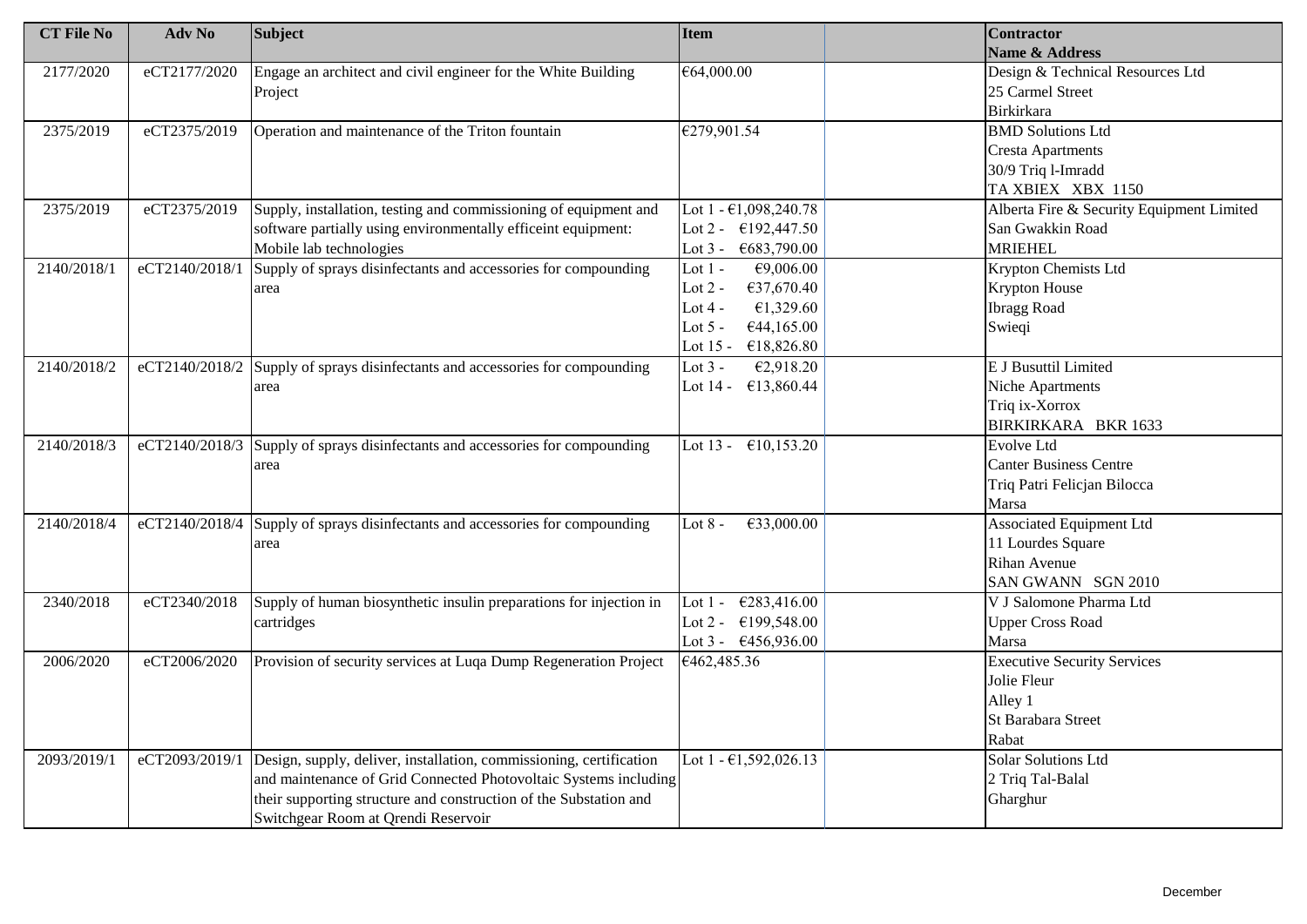| <b>CT File No</b> | Adv No       | <b>Subject</b>                                                                                          | Item                                         | <b>Contractor</b>                       |
|-------------------|--------------|---------------------------------------------------------------------------------------------------------|----------------------------------------------|-----------------------------------------|
|                   |              |                                                                                                         |                                              | Name & Address                          |
| 3088/2019         | eCT3088/2019 | Installation of green roof garden on Valletta Design Cluster, Old                                       | €347,836.30                                  | The Doric Studio                        |
|                   |              | Civil Abattoir, Valletta using environmental friendly materials                                         |                                              | 90/92 First Floor                       |
|                   |              |                                                                                                         |                                              | Psaila Street                           |
|                   |              |                                                                                                         |                                              | <b>Birkirkara</b>                       |
| 2338/2020         | eCT2338/2020 | Supply of BCG for bladder instillation                                                                  | €310,800.00                                  | V J Salomone Pharma Ltd                 |
|                   |              |                                                                                                         |                                              | <b>Upper Cross Road</b>                 |
|                   |              |                                                                                                         |                                              | Marsa                                   |
| 2053/2019         | eCT2053/2019 | Supply of nitinol stone retrieval baskets                                                               | €102,240.00                                  | Jamesco Trading Co Ltd                  |
|                   |              |                                                                                                         |                                              | Birkirkara Road                         |
|                   |              |                                                                                                         |                                              | Kappara                                 |
|                   |              |                                                                                                         |                                              | San Gwann                               |
| 2397/2019         | eCT2397/2019 | Cleaning services using environmentally friendly cleaning products $\left  \epsilon \right $ 254,568.60 |                                              | General Cleaners Co Ltd                 |
|                   |              | at Identity Malta Agency Offices                                                                        |                                              | New Street off Valletta Road            |
|                   |              |                                                                                                         |                                              | Luqa                                    |
| 2352/2020         | eCT2352/2020 | Provision of clerical staff services                                                                    | €178,307.50                                  | <b>Signal 8 Security Services Malta</b> |
|                   |              |                                                                                                         |                                              | Our Lady                                |
|                   |              |                                                                                                         |                                              | 65 Triq Tumas Fenech                    |
|                   |              |                                                                                                         |                                              | <b>Birkirkara</b>                       |
| 2149/2020         | eCT2149/2020 | Refurbishment of Project House, Floriana to upgrade its energy                                          | €3,760,383.13                                | <b>Key Contractors Limited</b>          |
|                   |              | performance, including energy efficient PCs and monitors                                                |                                              | Trejqet Isouard                         |
|                   |              |                                                                                                         |                                              | Marsa                                   |
| 2280/2020         | eCT2280/2020 | Restoration / replacement of corbels and balconies at various                                           | €326,506.00                                  | JV_Mix_12                               |
|                   |              | apartments on the 5th, 6th and 7th floors at 186, Republic Street,                                      |                                              | Office No.9                             |
|                   |              | Valletta in an environmentally friendly manner                                                          |                                              | 24 Church Street                        |
|                   |              |                                                                                                         |                                              | ZEBBUG ZBG 2205                         |
| 2093/2019/2       |              | eCT2093/2019/2 Design, supply, deliver, installation, commissioning, certification                      | Lot 2 - $\epsilon$ 1,618,352.49              | BA2                                     |
|                   |              | and maintenance of Grid C onnected Photovoltaic Systems                                                 |                                              | <b>Coral House</b>                      |
|                   |              | including their supporting structure and construction of the                                            |                                              | Dun Karm Street                         |
|                   |              | Substation and Switchgear Room at Ta Cenc Reservoir                                                     |                                              | <b>BIRKIRKARA</b>                       |
| 2232/2020         | eCT2232/2020 | Excavation, earthworks, demolition, alterations and construction                                        | £1,157,583.36                                | G&P Borg Ltd                            |
|                   |              | works at St Nicholas College Primary School B, Rabat                                                    |                                              | Conscarm                                |
|                   |              |                                                                                                         |                                              | <b>Ibrag Road</b>                       |
|                   |              |                                                                                                         |                                              | Tal-Ibrag                               |
|                   |              |                                                                                                         |                                              | Swieqi                                  |
| 2379/2018/1       |              | eCT2379/2018/1 Supply of various vaccines                                                               | $\overline{\epsilon}251,460.00$<br>Lot $1 -$ | Associated Drug Company ltd             |
|                   |              |                                                                                                         | Lot $2 -$<br>€40,686.60                      | Triq L-Esportaturi                      |
|                   |              |                                                                                                         |                                              | Mriehel                                 |